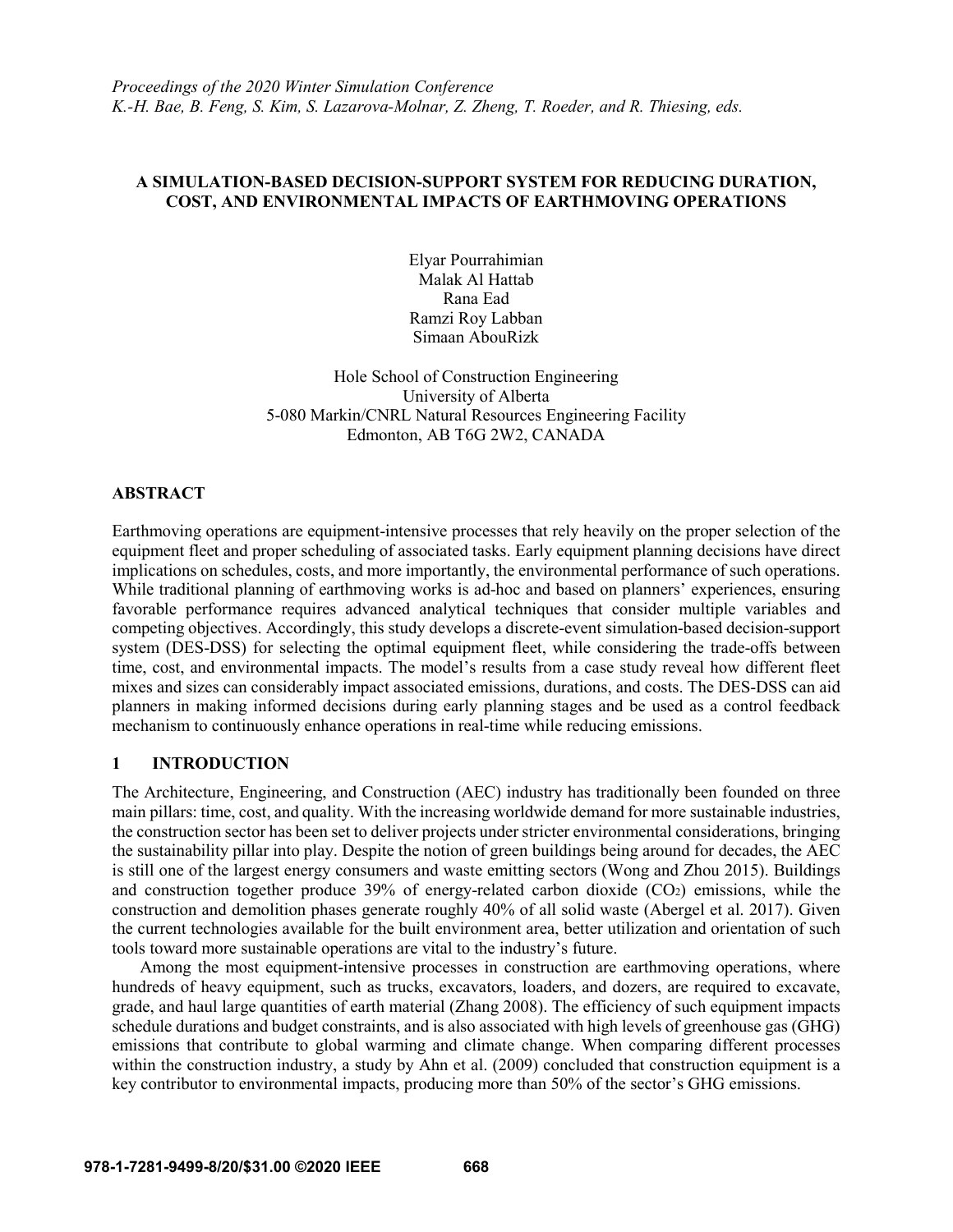Although extensive research has been conducted on optimizing equipment fleet size to minimize costs or maximize productivity, studies on the environmental impacts of earthmoving equipment operations remain limited. Assessing these impacts during the early planning stages of these operations can play a crucial role in improving the overall sustainability of the construction industry. Therefore, this study extends existing research on construction sustainability and utilizes the power of simulation to provide a practical framework that integrates time, cost, and environmental considerations when optimizing construction operations.

### **2 LITERATURE REVIEW**

Sustainability research in the AEC sector has been focused on sustainable building design where the selection of different building materials and engineering systems directly impacts building energy performance over a building's entire life cycle (Azhar et al. 2011). On the other hand, the importance of "greenifying" construction operations lies in the fact that, depending on project size and complexity, the construction phase can last anywhere between one and five years, where the highest amounts of consumed energy, materials, and generated waste occur over a limited period (Wong and Zhou 2015). Although research for design and operations is abundant, research on the environmental performance of the construction stage is still limited in comparison.

The high reliance of earthmoving operations on heavy equipment is linked with significant amounts of generated emissions. This necessitates the optimization of these processes to reduce associated adverse environmental effects. These operations are highly uncertain due to risks of equipment breakdown and productivity, severe weather, and unexpected site conditions (Marzouk and Moselhi 2004; Zhang 2008)*.* Modeling via computer-based simulation is an effective approach to predict the potential uncertainty in earthmoving operation and their impacts (AbouRizk and Hajjar 1998; Marzouk et al. 2000; Marzouk and Moselhi 2004).

Optimizing earth work operations has been mainly concerned with time/cost reduction and productivity improvement. For instance, a simulation framework, SimEarth, was developed for determining earthmoving equipment availability and analyzing time-cost tradeoff where the simulation model automatically stores and processes cost-related components to help users determine different fleet configurations (Marzouk and Moselhi 2004). However, this research is unable to select a combination of different equipment types for each fleet. In addition, this framework cannot differentiate between performance from the stochastic nature and input variances (Zhang 2008). In response to this issue, Zhang (2008) solved the differentiation problem using statistical methods, such as two-stage ranking and selection. Similarly, Jabri and Zayed (2017) developed an agent-based simulator for earthmoving operations (ABSEMO) to simulate a riverbed excavation in a dam project. Their model results and the actual project earthmoving operation had only 0.42% difference that was due to using statistical input data. Another study for modeling earthmoving operations involved the use of 2D and 3D sensory data from earthmoving equipment tracking technologies to capture the details of operating trucks and excavators (Vahdatikhaki and Hammad 2014). However, none of the frameworks in these studies considered reducing the environmental impacts of earthmoving operations.

Research in construction operations has since been evolving to integrate the environmental component in the optimization of construction activities. Resource consumption, reflected by equipment use in earthmoving operations, is a central point to consider when analyzing relationships between time, cost, and environmental performance. Accordingly, a system dynamics simulation approach has been developed to select optimal resource utilization plans for a highway bridge construction to reduce environmental emissions while optimizing time and cost (Ozcan-Deniz and Zhu 2012). Other optimization-based models such as multi-objective genetic algorithms have been developed for enhancing construction schedules and costs to reduce GHG emissions (Ozcan-Deniz et al. 2012; Ozcan-Deniz and Zhu 2017; Li and Chen 2017). Moreover, some efforts addressed the quantification of  $CO<sub>2</sub>$  emissions during a house construction process using BIM (Mah et al. 2011), and others focused on minimizing material wastes on construction projects (Porwal and Hewage 2011; Jiao et al. 2013). Although all these studies provide important contributions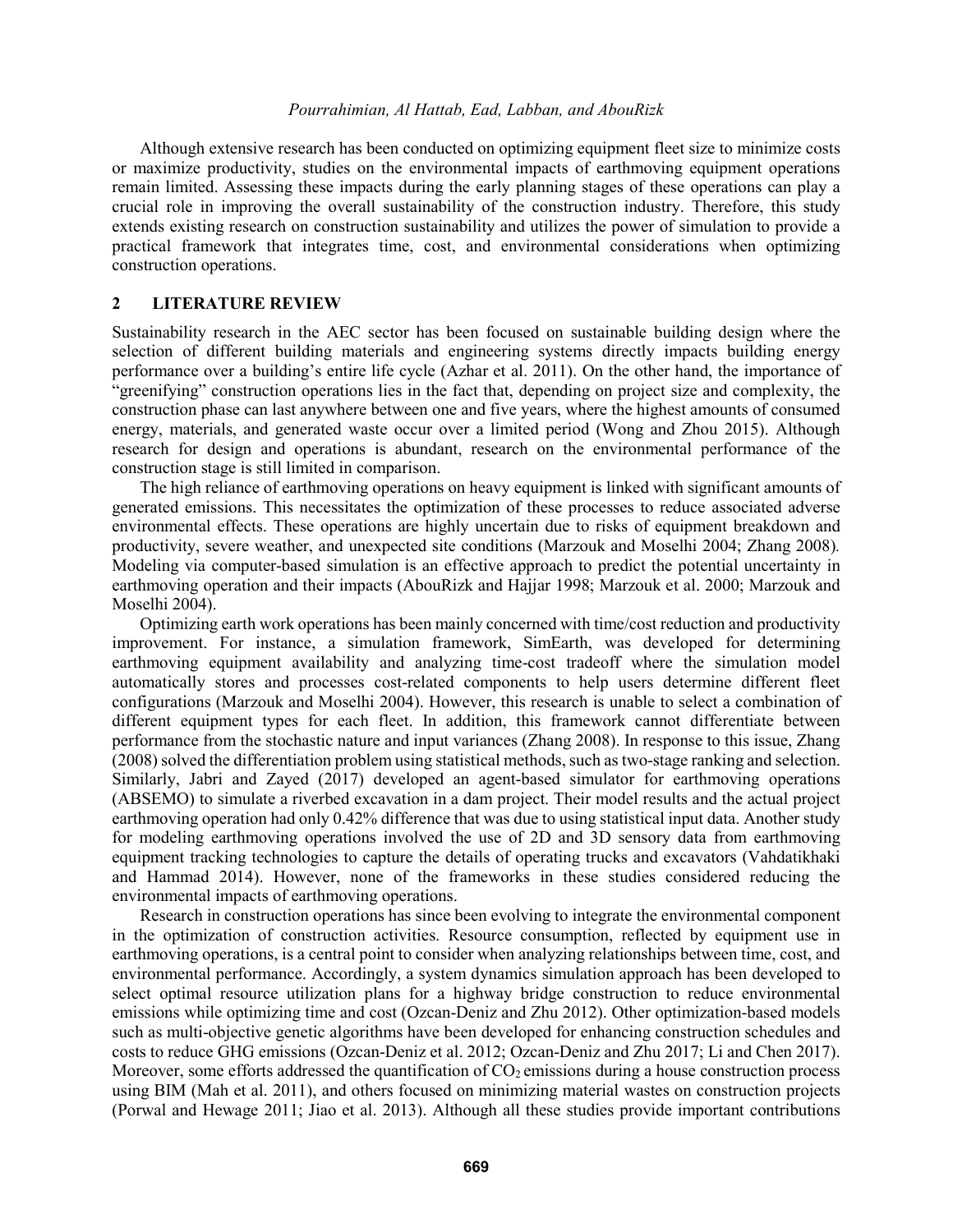towards reducing associated environmental impacts of construction activities, they remain limited in their ability to accurately depict equipment operations, consider several variables along with environmental aspects, and provide real-time feedback from actual site data.

This research, therefore, aims to overcome some of the limitations of previous studies on earthmoving operations by developing a discrete-event simulation-based decision-support system (DES-DSS) in *Simphony.NET* that enables modeling different equipment fleet combinations and sizes while simultaneously considering time, cost, and environmental implications. In addition, the DES-DSS is extended to determine the updated fleet configurations in response to actual real-time data based on work progress feedback. The contribution of this DES-DSS is its ability to aid planners in making informed decisions during early planning stages, and as the project progresses, by reflecting the impacts of each fleet configuration to ensure operations are sustainable, as well as time and cost effective.

## **3 METHODOLOGY**

To better demonstrate the impacts of informed decision making in planning equipment-intensive operations, an earthmoving project is simulated with actual construction data using *Simphony.NET*. In this process, the total volume of dirt to be moved is  $1,000,000$  m<sup>3</sup> of loose material. A working day consists of two shifts, a day and a night shift, with 10 working hours each. Three scenarios are simulated, the first two use equipment fleets comprised of trucks and excavators; the third scenario replaces excavators with dozers and loaders. The performance of the fleets is examined under each scenario by varying the number of trucks, excavators, dozers and loaders. The fleet mixes and sizes are selected that most strictly satisfy the three main objectives of minimizing emissions, cost and time.

For each scenario described above, the simulation is divided into two phases as shown in [Figure 1.](#page-3-0) The first phase, used in the planning stage, aids project managers in selecting the best fleet combination that satisfies the baseline objectives and constraints of the project. According to the types and models of earthmoving equipment available to the contractor and the existing project site information, the input parameters to the simulation are modified. The simulation is run, and the fleet size and combination are selected that meet the objectives and constraints. If the selected fleet size and combination are approved by the project stakeholders, they are used for planning and scheduling; otherwise, the process is repeated until the optimal scenario that meets the objectives is reached.

The second phase of the simulation is used during the execution stage. During project execution, actual progress on the construction site often deviates from planned performance. These deviations can be in the form of higher costs and/or lower productivity, leading to longer durations and higher emissions. If deviations from planned performance are detected early, it is the easier and less costly to reduce their impact on project goals. Accordingly, real-time construction performance data is fed into the simulation model to forecast the expected cost, time, and emissions at completion. If deviations from baseline objectives are found, the equipment fleet size can be modified to recover performance. Once a new fleet size is approved by project managers, the originally selected fleet size can be altered accordingly.

The proposed methodology illustrates the importance of early planning for earthmoving operations. It demonstrates that two decision factors – the type of equipment and size of equipment fleet – have a direct impact on the sustainability, cost, and duration of a project. By simulating these factors, project managers can use this information before and during the execution of the project to enhance the overall performance while reducing environmental impacts.

## **3.1 Emissions**

This study focuses on five types of GHG and criteria air pollutants (CAP) that are emitted by different equipment operated during earthwork operations: nitrogen oxides  $(NQ<sub>x</sub>)$ , carbon monoxide (CO), carbon dioxide  $(CO<sub>2</sub>)$ , hydrocarbons  $(HC)$ , and particulate matter  $(PM)$ . All five are key contributors to the greenhouse effect and, subsequently, climate change (US EPA 1999). Construction operations can result in the emission of considerable amounts of GHG and CAP. According to a report published in 2009 by the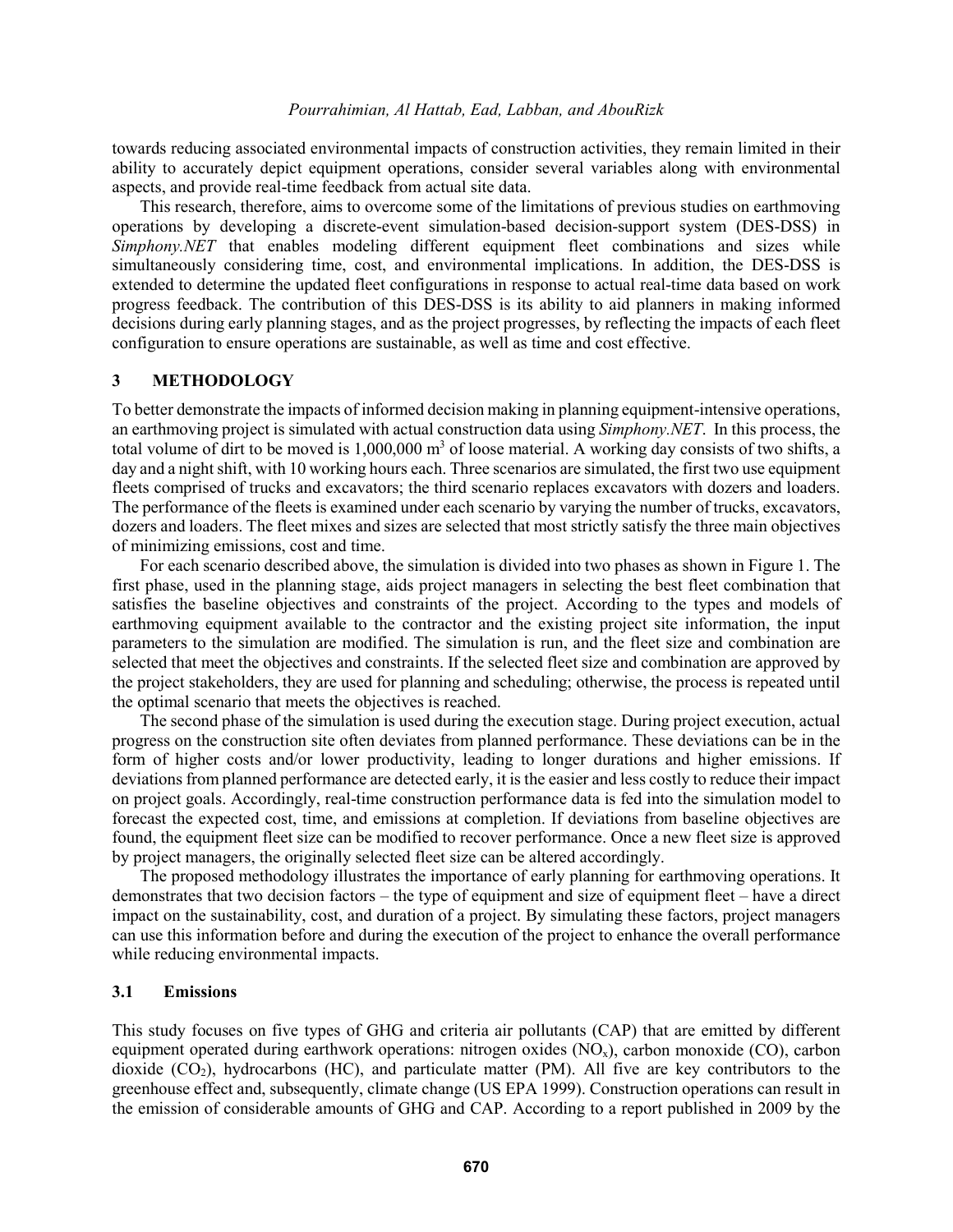US Environmental Protection Agency (US EPA), the construction industry is among the top three industrial sectors with high GHG emissions (US EPA 2009). Thus, it is crucial for managers of construction projects to quantify emissions to mitigate their environmental impact.



<span id="page-3-0"></span>Figure 1: Proposed decision support system (DSS).

The literature on the life cycle assessment (LCA) technique consists of several models to estimate emissions for different equipment. In these models, emissions are calculated by multiplying the amount of fuel consumed by the fuel-to-fuel conversion coefficient. The conversion coefficient is not specific to each piece of equipment, rather it is a factor of the operating hours of that equipment. Another model for estimating the amount of emissions is known as the NONROAD model (US EPA 2004). As shown in Equation (1), the quantity of emissions is a product of the engine power (hp), the number of operating hours, emission factors, and load factors.

Emission  $(g/h)$  = Engine Power (hp) × Operating hours (h) × Emission Factor  $(g/hp-h)$  × Load Factor (1)

Engine power is a specification of the equipment's engine; operating hours are the total duration in which the equipment is operational; and load factor is used to account for the idle time as well as transient operation. Although the emission factor for  $CO<sub>2</sub>$  is determined based on the brake-specific fuel consumption (BSFC), the emission factors for CO, HC,  $NO<sub>x</sub>$ , and PM is based on the steady-state emission, transient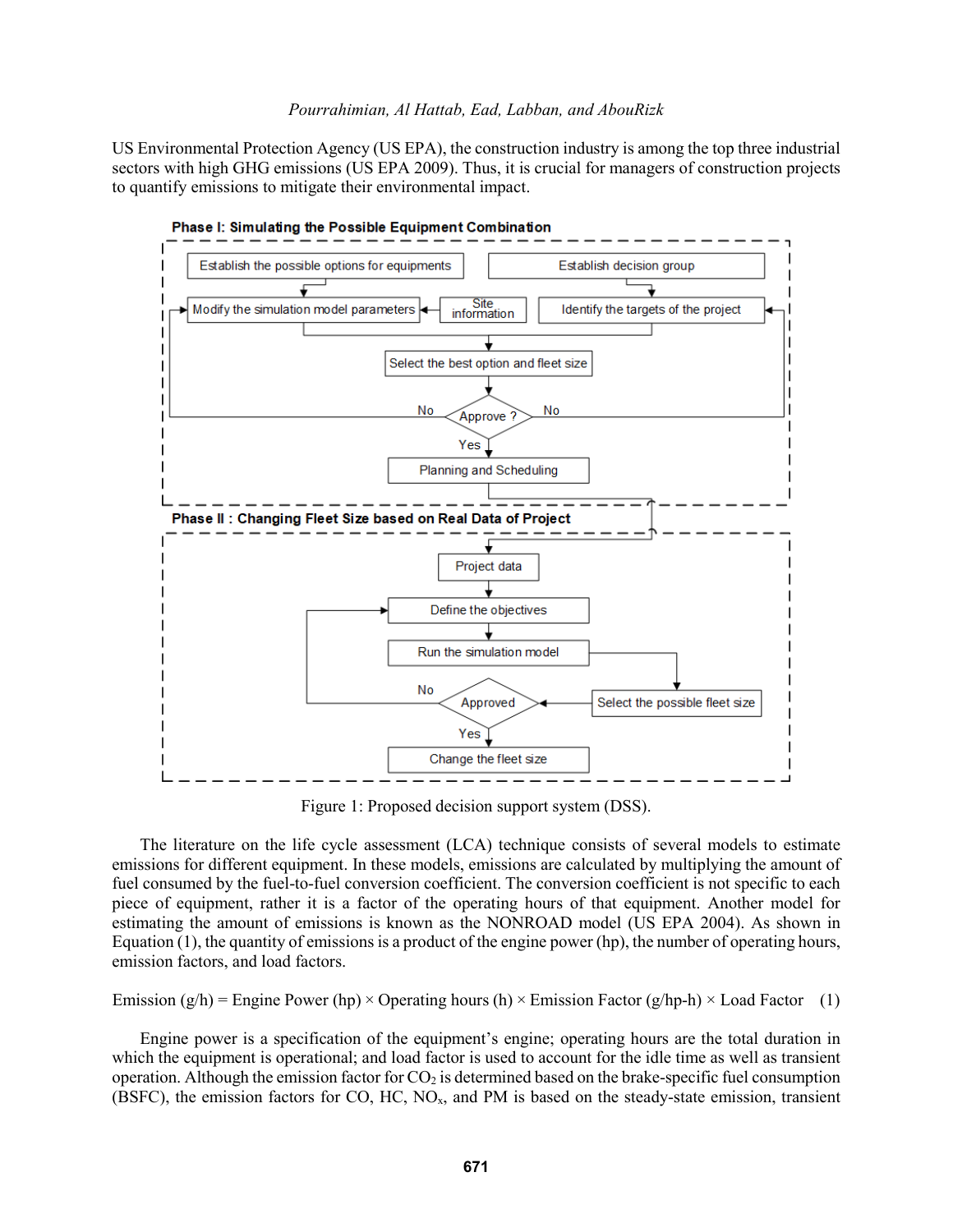adjustment, and deterioration factors (US EPA 2004). The steady-state emission factor is derived from the model year and horsepower of the equipment. The transient adjustment factor is used to correct the difference between the actual and steady-state test environment. Finally, the deterioration factor adjusts the amount of emissions by accounting for the age of the engine (Ahn et al. 2010). Emission factors and load factors can be determined from the dataset of the emission inventory model. This research relies on the NONROAD model to estimate the amount of emissions for the different equipment used.

## **3.2 Case Study**

This research uses a case study of an earthmoving project. The scope of the project is to haul away 1,000,000  $m<sup>3</sup>$  of excavated loose material. According to the baseline plan, the time available to complete the project is 6 months. A 6-day working week is assumed with 20 working hours per day, divided equally over two shifts. For all equipment, the time efficiency for the day and night shifts are 50 and 40 minutes/hour, respectively.

Figure 2 shows the hauling route for trucks carrying the excavated material. Trucks haul the material from the construction site through the industrial city until they reach a port where the material is dumped. The route is approximately 14 km long and consists of five traffic lights, a roundabout, and a security gate at the entrance to the port. The speed of each truck is modeled as a uniform distribution with the parameters being the minimum and maximum possible speeds. (The maximum speeds are shown in red circles i[n Figure](#page-4-0)  [2.](#page-4-0)) Furthermore, the times allocated for passing a traffic light, a roundabout, or crossing the security gates, as well as for loading the trucks, are also represented by statistical distributions, as shown i[n Figure 2.](#page-4-0)



Figure 2: Hauling route for trucks.

<span id="page-4-0"></span>[Table 1](#page-4-1) contains information about the specifications, weight, horsepower, and capital costs of the equipment used in the project. In the first two scenarios, combinations of trucks and excavators are used. The excavator unearths loose material and then unloads it from the bucket into a truck. In the third scenario, a combination of trucks, loaders, and dozers is used, where the loaders and dozers replace the excavator. The roads are in a remote area and site layout is large enough to accommodate the amount of equipment required.

Table 1: Equipment specifications.

<span id="page-4-1"></span>

| <b>Equipment Description</b>                                                          | Weight<br>(kg) | <b>Horsepower</b><br>(hp) | <b>Purchase</b><br>Price (\$) |
|---------------------------------------------------------------------------------------|----------------|---------------------------|-------------------------------|
| <b>Loader</b> (4.2 cu yd bucket, 10 ft dump height)                                   | 28,985         | 275                       | 562,600                       |
| <b>Dozer</b> (10.9 ft blade width)                                                    | 23,696         | 215                       | 456,900                       |
| <b>Excavator</b> (5 cu yd bucket size, 26.4 ft digging depth, 24.8 ft<br>dump height) | 53,297         | 396                       | 616,000                       |
| Truck (19.6 cu yd capacity, 8ft 11 in empty loading height)                           | 23,040         | 316                       | 445,700                       |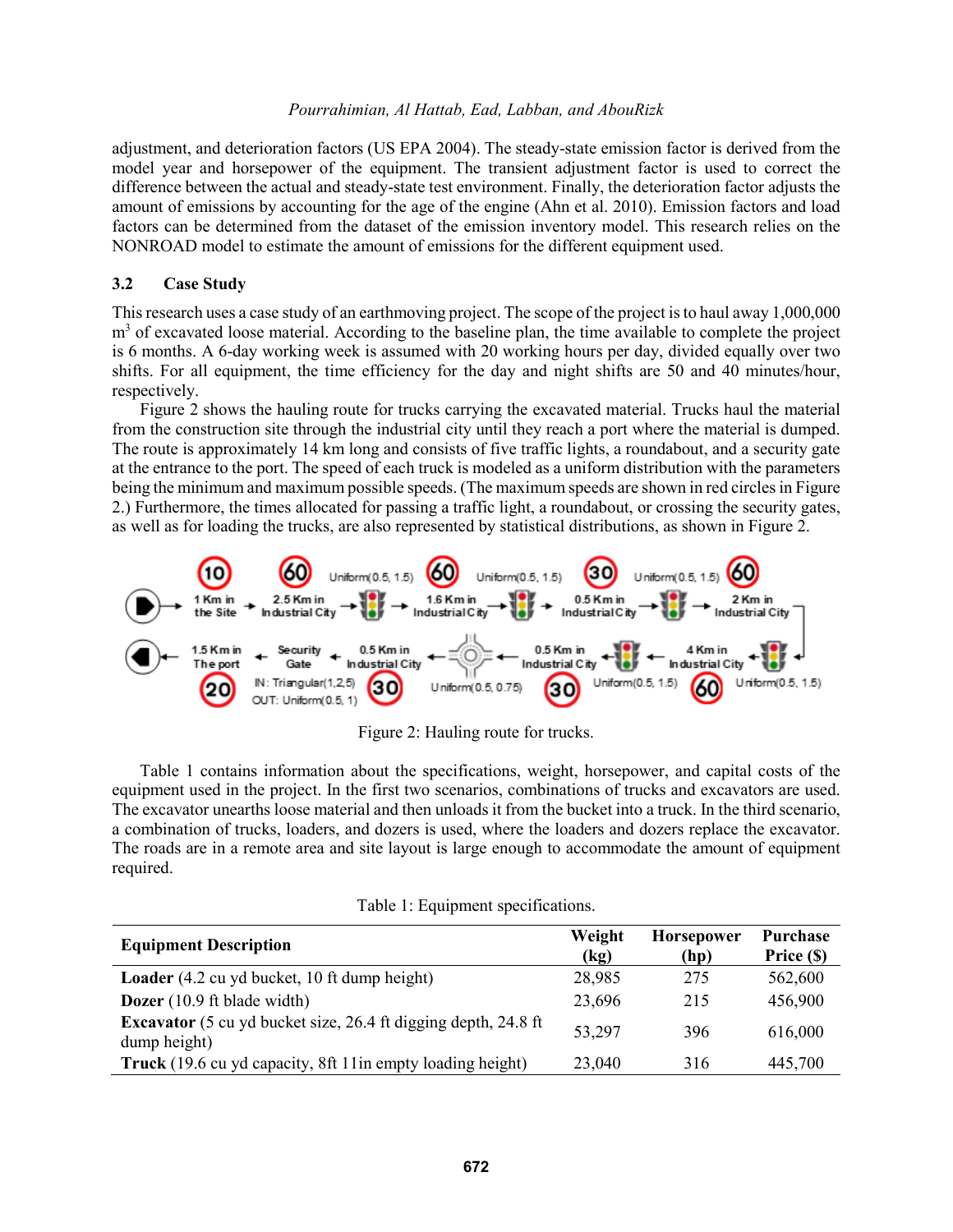The capital recovery, overhead, and operating costs of each type of equipment, shown in [Table 2,](#page-5-0) are used to calculate the total hourly cost of utilizing the equipment. Capital recovery cost represents the hourly ownership cost; it is derived based on the purchase price of the equipment, the lifetime, and the salvage value at the end of the lifetime. Overhead costs include accounting fees, insurance costs, tax, etc. Operating costs encompass all costs of operating the equipment including the cost of overhauls, maintenance, fuel, lube, tires, and wear parts.

<span id="page-5-0"></span>

| <b>Cost Component</b> |       | Loader   | <b>Dozer</b> | <b>Excavator</b> | <b>Truck</b> |
|-----------------------|-------|----------|--------------|------------------|--------------|
| Capital Recovery (\$) |       | 56.26    | 30.46        | 44.00            | 11.89        |
| Overhead $(\$)$       |       | 1.97     | 1.07         | 1.54             | 0.42         |
|                       | Parts | 9.92     | 3.13         | 4.97             | 1.57         |
| Overhaul $(\$)$       | Labor | 7.31     | 3.69         | 5.12             | 2.09         |
| Maintenance (\$)      | Parts | 18.43    | 4.70         | 7.45             | 2.92         |
|                       | Labor | 13.58    | 5.54         | 7.69             | 3.87         |
| Fuel $(\$)$           |       | 26.16    | 17.76        | 28.62            | 13.17        |
| Lube $(\$)$           |       | 5.25     | 4.20         | 6.45             | 4.89         |
| Tires $(\$)$          |       | $\theta$ | $\theta$     | $\theta$         | 2.80         |
| Spare Parts $(\$)$    |       | 2.80     | 9.98         | 2.95             | $\theta$     |
| Total $(\$)$          |       | 141.69   | 80.53        | 108.79           | 43.62        |

Table 2: Costs of equipment.

The emissions for the equipment are calculated using Equation 1 shown above. Table 3 shows the emission factors for each type of equipment.

| <b>Emissions</b>      | Loader   | <b>Dozer</b> | <b>Excavator</b> | Truck    | <b>Idle (All Equipment)</b> |
|-----------------------|----------|--------------|------------------|----------|-----------------------------|
| NO <sub>x</sub> (g/h) | 1,135.64 | 887.86       | 2,312.95         | 1,241.27 | 105.96                      |
| CO(g/h)               | 365.33   | 285.62       | 864.84           | 422.82   | 36.00                       |
| CO <sub>2</sub> (g/h) | 147.34   | 115.19       | 212.12           | 160.09   | 6.72                        |
| HC(g/h)               | 48.69    | 30.45        | 86.99            | 54.09    | 18.34                       |
| PM(g/h)               | 45.08    | 35.24        | 132.01           | 64.19    | 0.67                        |

Table 3: Emissions factors for different equipment.

A simulation model was developed to mimic the earthmoving operation discussed above. Based on the probabilistic nature of the model, a Monte Carlo (MC) simulation with 200 runs is performed for each fleet size in each scenario. Using the statistical distributions, a set of random numbers, each corresponding to the value of one input parameter (i.e. truck speed, duration at different road sections, and loading time), is generated. The input values are fed into the simulation model to provide a set of output variables corresponding to the duration, operation cost, and emissions of the project. The process is repeated with a newly generated set of random numbers until the specified runs of the simulation are completed. Finally, the collected sample of output variables are statistically analyzed. The MC simulation process provides more confidence in the results. The following section discusses and analyzes the results of the simulation.

### **4 SIMULATION RESULTS, ANALYSIS, AND DISCUSSION**

The simulation model tested different equipment fleet mixes and sizes. Accordingly, three scenarios were tested. Scenario 1 includes one excavator with a varying number of trucks, Scenario 2 includes two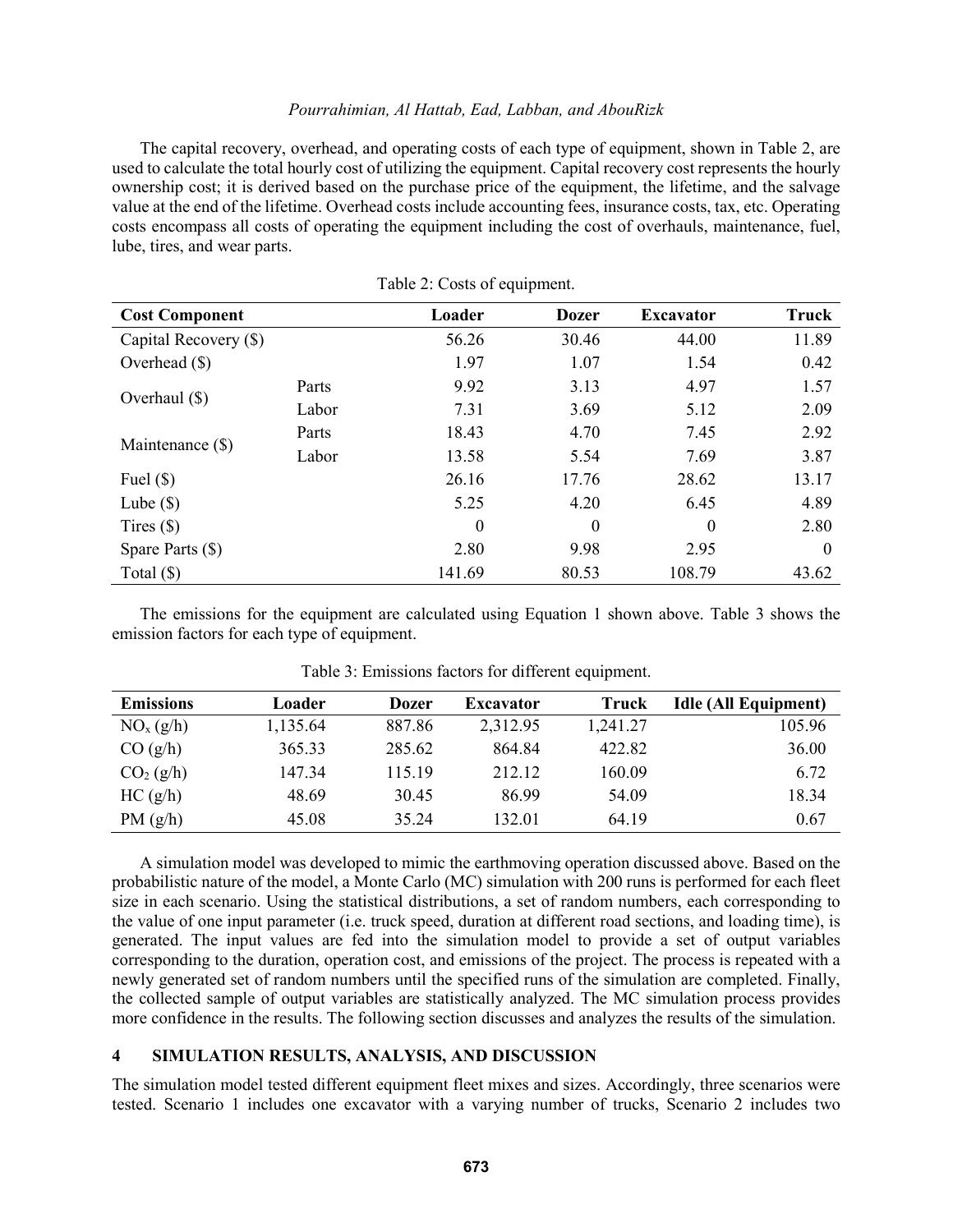excavators and a varying number of trucks, and Scenario 3 involves a mix of one dozer, one loader, and a varying number of trucks. Under each scenario, 200 iterations were simulated each time while varying the number of trucks from 65 to 100. The resulting duration, cost, and emission outputs were analyzed for each fleet mix and size. The most likely values of duration, cost, and emission outputs (obtained from the histograms of the 200 iterations for each fleet size and mix) are used in the following analyses.

### **4.1 Project Duration Analysis**

[Figure 3](#page-6-0) depicts the varying changes in project durations under each scenario when varying the number of trucks in each fleet. Observing Scenario 1 where one excavator is used, the project duration gradually decreases from 179 to 119 days (–33.5%). However, the simulation model reveals that upon increasing the number of trucks from 80 to 100, the queue length of trucks waiting for the excavator increases from one to 10 trucks; thus, the excavator's production rate controls the production rate of the entire process. Thus, idling trucks are considered wasteful and non-productive to the process.



Figure 3: Most likely occurring project durations for each scenario.

<span id="page-6-0"></span>Accordingly, Scenario 2 simulated earthmoving operations with the addition of a second excavator. Similar to the trend with one excavator, the project duration decreased from 178 to 109 days (–38.8%). This reflects a 5% further reduction in project duration upon adding a second excavator. Moreover, the queue length of idle trucks remained zero, indicating that two excavators are sufficient to supply up to 100 trucks.

To further determine which equipment fleet mix is better for the project duration, excavators were substituted by a combination of one dozer and one loader. The duration trends resulting from Scenario 3 and shown in [Figure 3,](#page-6-0) revealed a similar duration reduction to Scenario 2 when increasing the number of trucks from 60 to 100: a 38.4% reduction from 177 to 109 days and a truck queue length of 0.3 ( $\sim$  0). Based on these findings, the fleet mix and sizes for Scenarios 2 and 3 are both equally favored for reducing project durations. Since the decision of fleet size and mix depends other factors in addition to duration, equipment cost and emissions are analyzed in the following sections.

To determine whether using 200 MC runs provides statistically significant results, the standard error was calculated for each scenario. The standard error measures how far the sample mean is from the true population mean. As the number of samples increases, the standard error decreases. For the duration parameter, the average standard error was approximately 0% indicating that the number of MC runs are sufficient.

### **4.2 Equipment Cost Analysis**

Figure 4 shows the histogram of equipment cost for a fleet scenario composed of 69 trucks and one excavator. The histogram shows that 85% of equipment cost falls between \$9,739,333 and \$9,745,667, with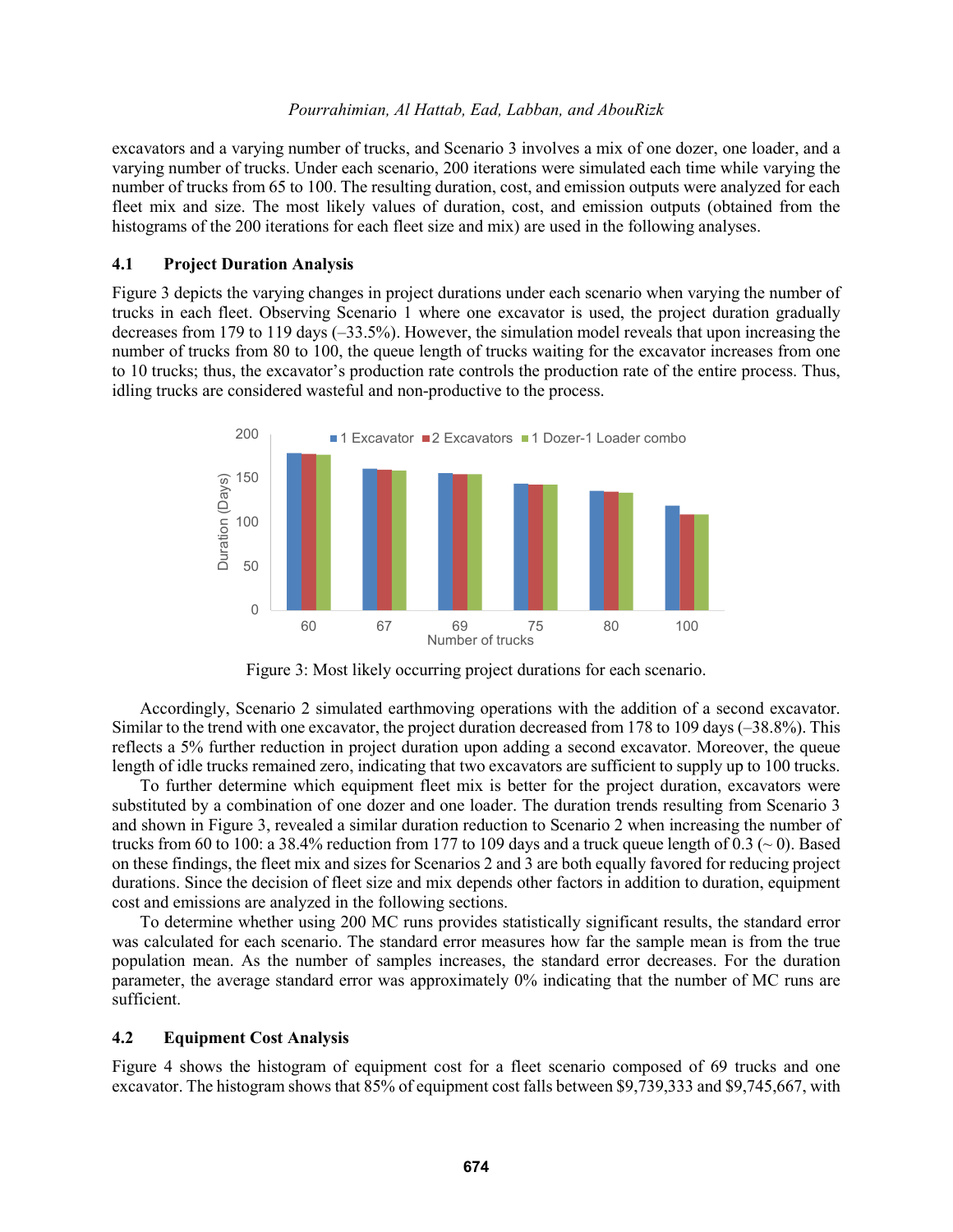a mean of \$9,742,621 and standard deviation of \$3,000 USD. Costs lower and higher than these ranges are only 6.5% and 8% likely to occur, respectively.

Figure 5 illustrates the equipment cost trends for each scenario upon varying the number of trucks in each fleet. The equipment cost trend for Scenario 1 indicates that as the number of trucks increase, the associated equipment costs increased from \$9.74M to \$10.66M (+9.5%). The cost increased considerably beyond 80 trucks, due to having 10 trucks queued in line and idle, hence contributing to capital costs of employing more trucks that are not productive on site. Additionally, since these trucks are queued and not contributing towards the reduction in duration, there are no operational cost savings that could result from enhancing production with more trucks. Given that the production rate of the excavator in this scenario is controlling the production rate of the process, adding more trucks will increase associated equipment costs.

For Scenario 2 where a second excavator is added, the costs decreased by \$77,672, from \$10.1M to \$9.99M. These cost savings are a result of enhanced production upon adding another excavator, as well as the associated decrease in duration that decreases the operational costs of equipment. Therefore, adding more trucks and a second excavator provides financial savings. Similarly, the costs of using a combination of one dozer and one loader also showed a cost reduction of \$71,863 when increasing the number of trucks, to reach slightly lower costs than Scenario 2 with 100 trucks. The lower capital and operational costs, as well as the efficiency of using loaders and dozers instead of excavators, contributed to overall lower equipment costs compared to Scenarios 1 and 2. Considering the economic feasibility of selecting the best fleet size and mix, using one excavator with 80 trucks provides the lowest costs. However, upon increasing the number of trucks, it becomes more feasible to substitute the excavator with a combination of one loader and one dozer. In addition, the average standard error for the different combinations of each scenario is less than 0.002%, indicating that the simulation results are statistically significant.



Figure 4: Histogram of equipment cost. Figure 5: Most likely incurred costs for each scenario.

## **4.3 Emissions Output Analysis**

The third output that this study focuses on is the resulting emissions from different fleet combinations and sizes. To achieve sustainable earthmoving operations, planners should select the scenario that provides the lowest associated emissions while considering the different time and cost trade-offs. The outputs for CO,  $CO<sub>2</sub>$ , HC, NO<sub>X</sub>, and PM emissions for some scenarios are summarized in [Table 4.](#page-8-0) The resulting trends of the aggregated emissions are depicted in [Figure 6.](#page-8-1)

Comparing the values in [Table 4](#page-8-0) and the aggregated results in [Figure 6,](#page-8-1) it is evident that the combination of trucks and one dozer-one loader provides the lowest emissions. For each of the scenarios, the resulting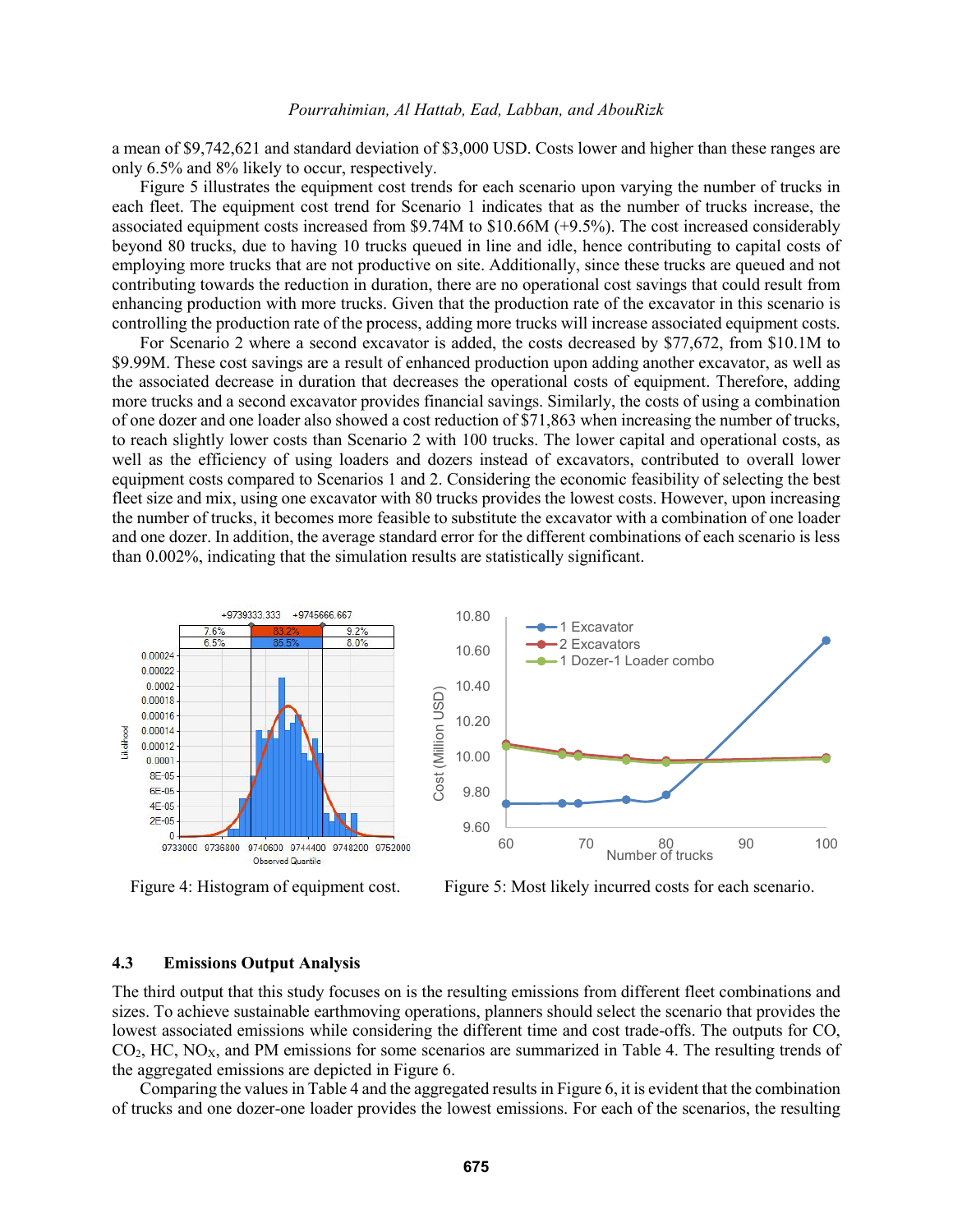emissions increased by  $\sim$  2% when increasing the number of trucks from 60 to 100. When comparing Scenario 3 with Scenario 2, the amount of emissions consistently increased by about 2,000 kgs when using two excavators instead of a loader-dozer combination. Relative to Scenario 1, the overall emissions of Scenario 3 decreased by about 1,300 kgs when using 60 trucks and the difference slowly decreased to about 200kgs when using more than 80 trucks. This indicates that Scenario 2, where two excavators are used, starts to improve on the overall emissions being generated when using more than 80 trucks. However, the combination of loaders and dozers remains to be the most sustainable option for fleet size and mix. Similar to the duration and cost parameters, the standard error was calculated for the emission parameter. The average standard error for the scenarios is less than 0.01%, with a minimum of 0.006% and a maximum of 0.012%, indicating that 200 runs provides statistically significant results.

### **4.4 Time, Cost, and Emissions Trade-Offs**

Determining the optimal equipment fleet mix and size depends on which of the three objectives (lower cost, lower duration, and lower emissions) is considered a priority for the project at different times. [Table 5](#page-9-0) summarizes the most optimal scenario for each objective that planners can decide upon. Intuitively, the lowest duration is achieved by increasing the number of trucks and either excavators or loaders/dozers combination. Achieving lowest costs or emissions is possible when using the least amount of equipment, in this case, lowest number of trucks and one excavator or one dozer-one loader combination, respectively. According to these results, the objectives are competing and therefore a trade-off is necessary and dependent upon project requirements. Providing scenario-based results and data can aid planners in making informed and evidence-based decisions by understanding the implications on emissions, cost, and time of different equipment fleet mixes and sizes.

| No. of        | <b>Excavator or</b> | CO               | CO,              | <b>HC</b>        | $NO_{x}$         | PM               |
|---------------|---------------------|------------------|------------------|------------------|------------------|------------------|
| <b>Trucks</b> | <b>Loader-Dozer</b> | <b>Emissions</b> | <b>Emissions</b> | <b>Emissions</b> | <b>Emissions</b> | <b>Emissions</b> |
| 80            | Excavator           | 90,833           | 34,377           | 11,640           | 266,571          | 13,769           |
| 60            | 2 Excavators        | 90,188           | 34.154           | 11,515           | 264,677          | 13,689           |
| 100           | Loader-1 Dozer      | 91,883           | 34,792           | 11.741           | 269,654          | 13,942           |

<span id="page-8-0"></span>



<span id="page-8-1"></span>Figure 6: Most likely aggregated emission values for each scenario.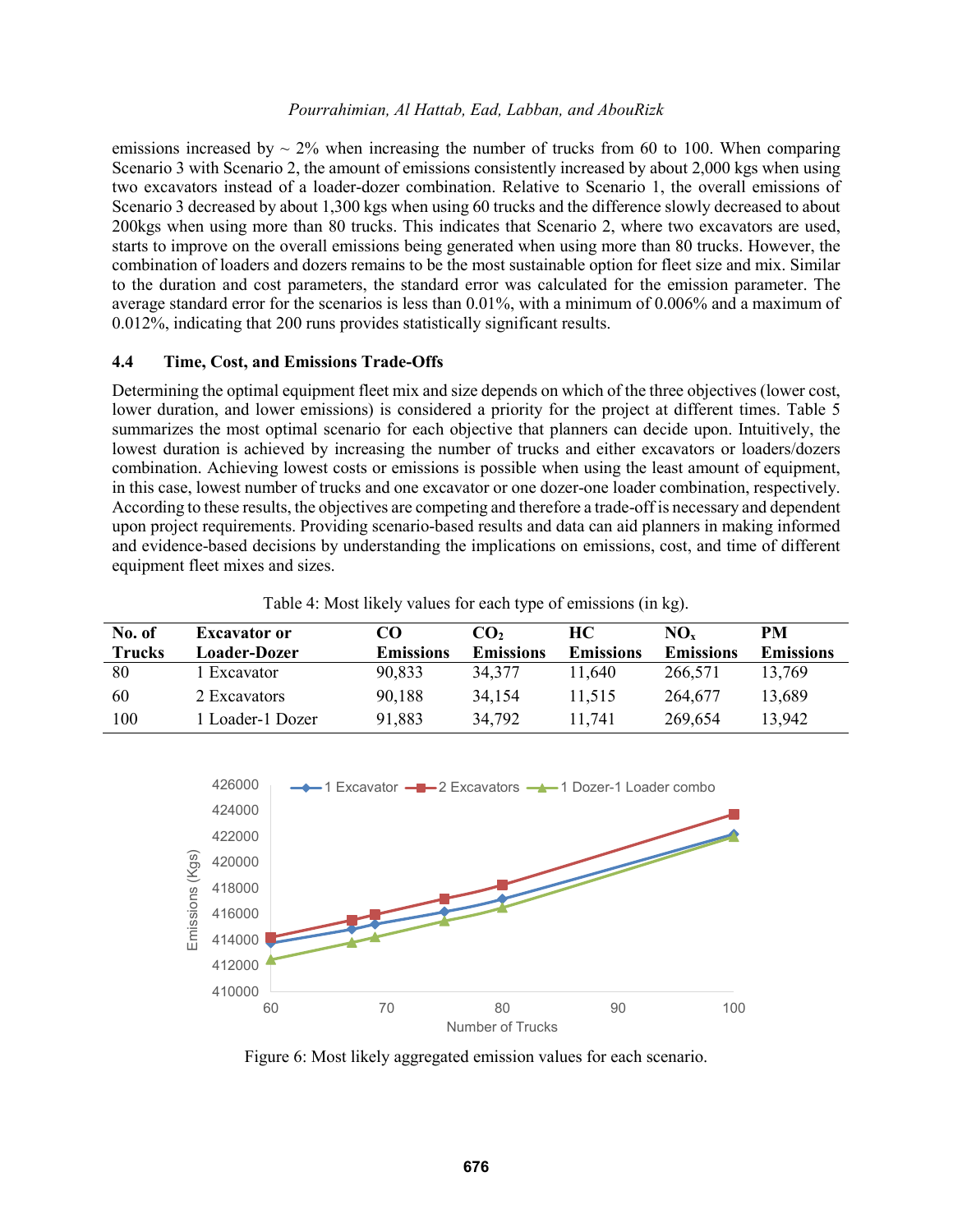<span id="page-9-0"></span>

| <b>Objectives</b>       | No. of<br><b>Trucks</b> | Excavator/<br>Loader-Dozer | <b>Duration</b><br>(days) | Cost<br><b>(\$)</b> | Total<br><b>Emissions</b><br>(kg) |
|-------------------------|-------------------------|----------------------------|---------------------------|---------------------|-----------------------------------|
| <b>Lowest Durations</b> | 100                     | 2 Excavators               | 109                       | 9,998,718           | 423,759                           |
| Lowest Costs            | 60                      | 1 Excavator                | 179                       | 9,736,459           | 413,780                           |
| <b>Lowest Emissions</b> | 60                      | 1 Loader-1 Dozer           | 177                       | 10,062,740          | 412,494                           |

Table 5: Optimal cases for each objective.

## **4.5 Updating Model Based on Actual Site Data**

The proposed model was run during the implementation phase of the project to re-determine the optimal fleet mixes and sizes based on actual progress feedback data collected from site. As an example, the actual amount of hauled material after two months is  $200,000$  m<sup>3</sup> instead of the planned 333,333 m<sup>3</sup>. Also, assuming that project managers need to complete the excavation and hauling of the remaining  $800,000 \text{ m}^3$ in the next 4 months, the model is updated to reflect actual data and determine the optimal fleet sizes and mixes capable of achieving this target. The associated durations, costs, and aggregated emissions are summarized in [Table 6.](#page-9-1)

Table 6: Updated optimal fleet mix and size results.

<span id="page-9-1"></span>

| Fleet mix and size            | <b>Duration (days)</b> | Cost(S)   | Total emissions (kg) |
|-------------------------------|------------------------|-----------|----------------------|
| 83 Truck - 1 Loader - 1 Dozer | 104                    | 7,972,522 | 334,115              |
| 84 Trucks - 1 Excavator       | 104                    | 7,854,746 | 334,935              |
| 83 Trucks - 2 Excavator       | 104                    | 7,993,110 | 335,721              |

Based on these results, the optimal scenario that achieves the set duration and decreases emissions is 83 trucks with the one loader-one dozer combination. Depending on whether cost is a determining factor, using 84 trucks with one excavator becomes the more economic choice with the second lowest emission value. As discussed earlier, depending on project constraints and progress, the model aims to support planners and managers in selecting optimal decisions that are backed by data-driven analytical methods.

# **5 VALIDATION AND VERIFICATION**

Model verification can be performed using several techniques. A sensitivity analysis was carried out on the proposed simulation model. In this technique, the values of the input parameters are changed to see the model's behavior and compare the relations with the real system (Sargent 2007). To achieve this, 55 trucks and 2 excavators, with the same specifications as discussed in the case study, are assumed. By varying the amount of loose material to be moved, the outputs of the model are expected to vary as well. In other words, when the amount of loose material decreases, the project duration, cost and emissions are expected to decrease as well, and vice versa, where an increase in loose material results in an increase in duration, cost, and emissions. [Table 7](#page-10-0) shows the results of the sensitivity analysis, thereby demonstrating verification of the model.

The validity of the model is checked by using face validation technique. Face validation is described by Sargent (2007) as asking individuals with knowledge about the system whether the model and its output are acceptable. The results of the simulation were reviewed and approved by two industry experts.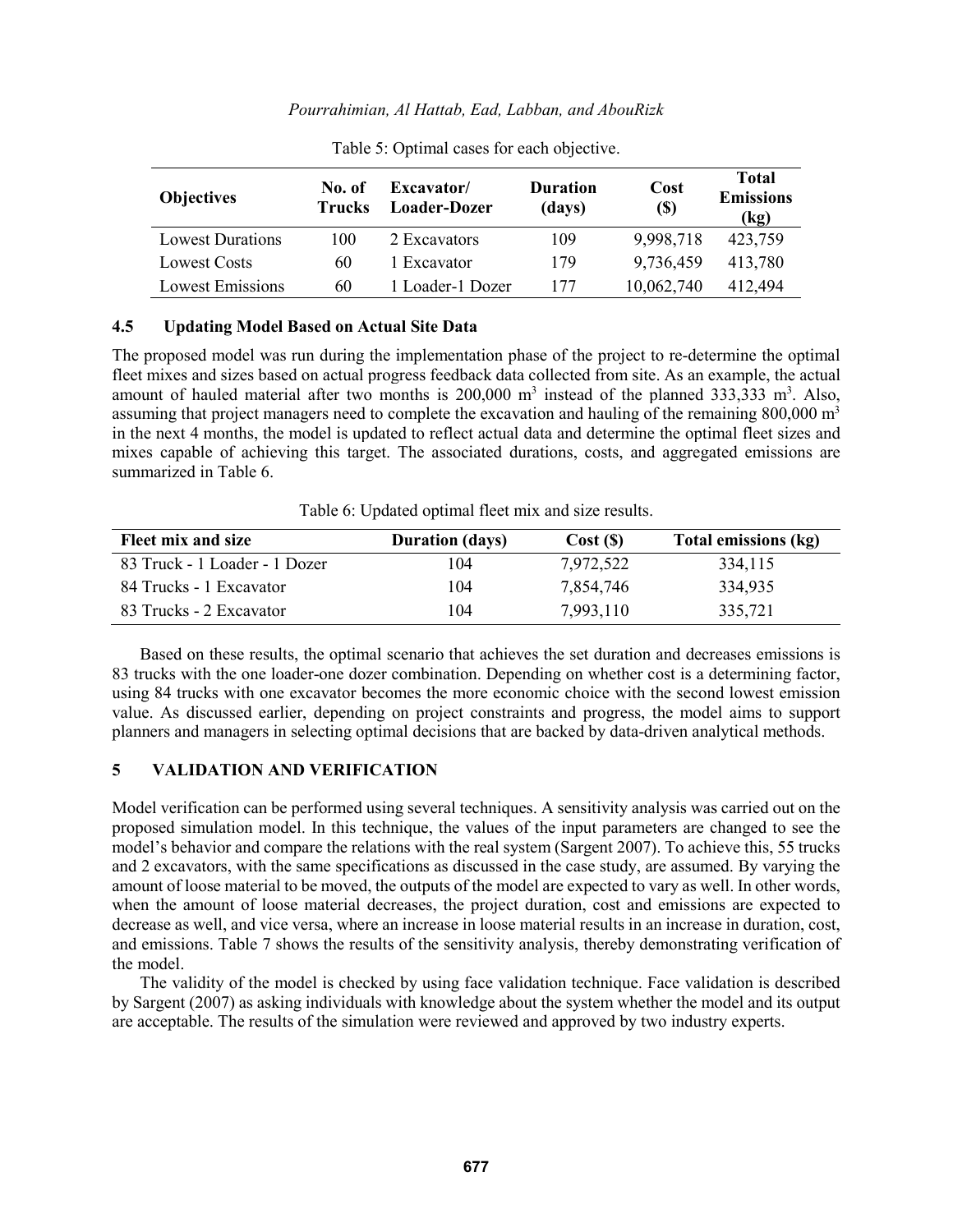<span id="page-10-0"></span>

| Loose            | <b>Duration</b> | Cost(S)    | $CO$ (kg) | $CO2$ (kg) | HC (kg) | NO <sub>x</sub> (kg) | $PM$ (kg) |
|------------------|-----------------|------------|-----------|------------|---------|----------------------|-----------|
| material $(m^3)$ | (days)          |            |           |            |         |                      |           |
| 100,000          |                 | 1,017,305  | 8,984     | 3,399      | 1.147   | 26,359               | 1,368     |
| 500,000          | 106             | 5,093,208  | 45,008    | 17,029     | 5,748   | 132.059              | 6,854     |
| 1,000,000        | 212             | 10,185,717 | 90,017    | 34,059     | 11,495  | 264,124              | 13,708    |

Table 7: Sensitivity analysis results.

## **6 CONCLUSION**

This paper proposed a discrete-event simulation-based decision support system that allows planners to make informed decisions during early planning stages on which equipment fleet size and mix can best achieve desired time, cost, and environmental considerations. Additionally, this system allows for continuously optimizing operations in real-time and updating equipment fleet assemblies as needed to re-direct progress.

The simulation was applied on a case study project of earthmoving operations to demonstrate the impacts of different fleet sizes and mixes on environmental emissions, project duration, costs. Several scenarios were simulated, and the results reveal how varying equipment types and numbers can significantly impact the associated emissions, as well as durations and costs. Depending on the objectives, different fleet configurations are deemed optimal for either achieving lowest emissions, costs, or durations. Moreover, the results of updating the model based on actual site data showcases how the fleet mix needs to be altered throughout the project implementation phase to re-align operations with the plan, while understanding the resulting implications on project objectives. Therefore, modeling different scenarios and measuring their impacts aids planners in deciding which fleet combination to assign to a project and how it needs to be modified based on project progress and objectives.

One of the challenges of this approach is gathering actual progress data to select the best fleet size and combination. The future research will tackle this challenge by providing a framework to use Building Information Model (BIM) as the source of the parameters needed for the simulation.

## **ACKNOWLEDGMENTS**

The research work is funded by a Collaborative Research and Development (CRD) Grant (CRDPJ 492657) from the National Science and Engineering Research Council (NSERC). The authors would like to thank Mickey Richards for her assistance with manuscript editing.

## **REFERENCES**

- Abergel, T., B. Dean, and J. Dulac. 2017. "Towards a Zero-Emission, Efficient, and Resilient Buildings and Construction Sector. Global Status Report 2017". UN Environment and International Energy Agency, Geneva, Switzerland.
- AbouRizk, S. M., and D. Hajjar. 1998. "A Framework for Applying Simulation in Construction". *Canadian Journal of Civil Engineering* 25(3):604–617.
- Ahn, C., P. V. Rekapalli, J. C. Martinez, and F. A. Peña-Mora. 2009. "Sustainability Analysis of Earthmoving Operations". In *Proceedings of the 2009 Winter Simulation Conference*, edited by M. D. Rossetti, R. R. Hill, B. Johansson, A. Dunkin and R. G. Ingalls, 2605–2611. Piscataway, New Jersey: Institute of Electrical and Electronics Engineers, Inc.
- Ahn, C., W. Pan, S. H. Lee, and F. A. Peña-Mora. 2010. "Enhanced Estimation of Air Emissions from Construction Operations Based on Discrete-Event Simulation". In *Computing in Civil and Building Engineering, Proceedings of the International Conference,* edited by W. Tizani, 237–243. Nottingham, United Kingdom: Nottingham University Press.
- Azhar, S., W. A. Carlton, D. Olsen, and I. Ahmad. 2011. "Building Information Modeling (BIM) for Sustainable Design and LEED Rating Analysis". *Automation in Construction* 20(2):217–224*.*
- Jiao, Y., Y. Wang, S. Zhang, Y. Li, B. Yang, and L. Yuan. 2013. "A Cloud Approach to Unified Lifecycle Data Management in Architecture, Engineering, Construction and Facilities Management: Integrating BIMs and SNS". *Advanced Engineering Informatics* 27(2):173–188.